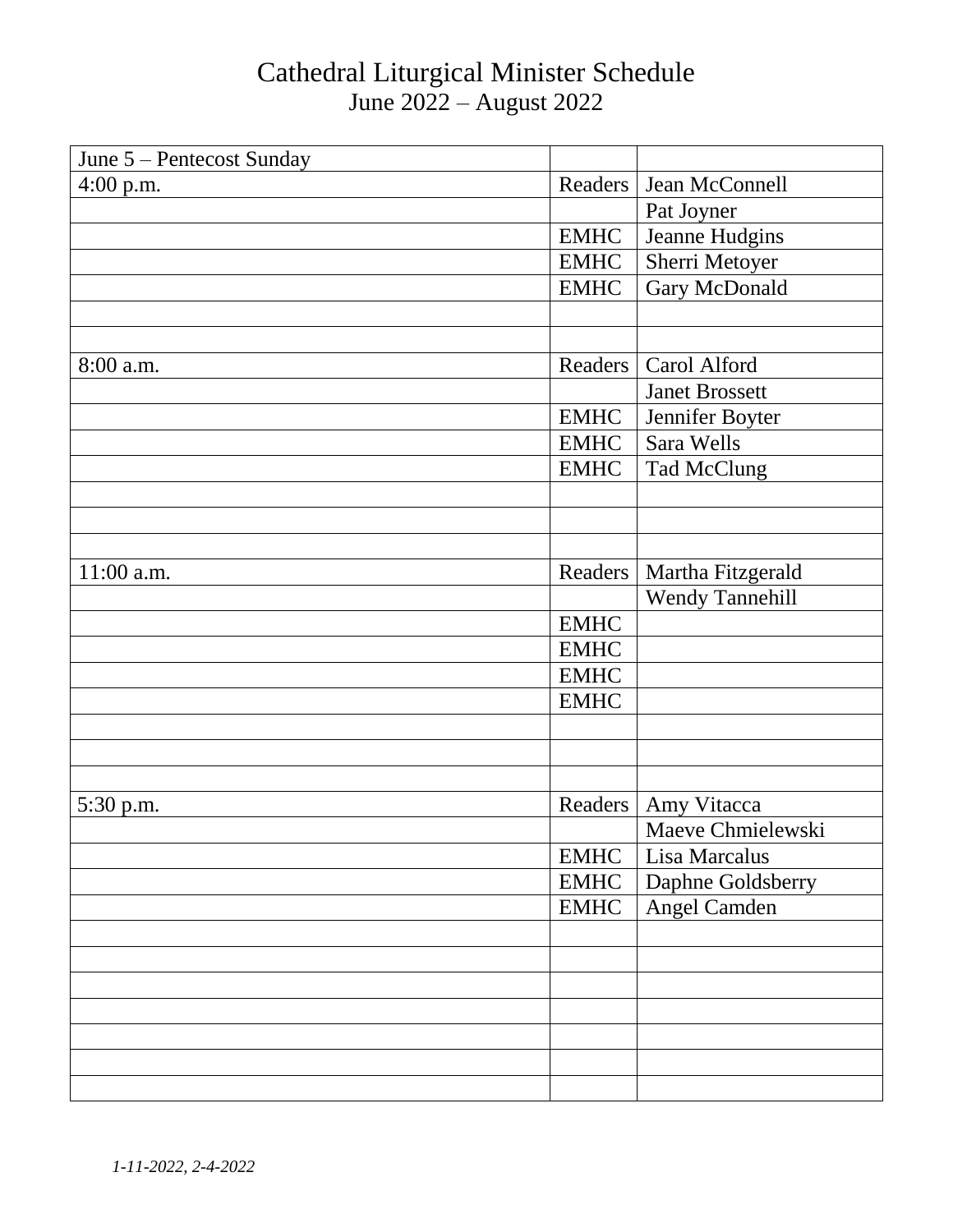| June 12– The Most Holy Trinity |             |                          |
|--------------------------------|-------------|--------------------------|
| $4:00$ p.m.                    | Readers     | Gary McDonald            |
|                                |             | Rick Urbanowski          |
|                                | <b>EMHC</b> | Jim Polanoski            |
|                                | <b>EMHC</b> | <b>Barbara Townsend</b>  |
|                                | <b>EMHC</b> | <b>Lad Cazedessus</b>    |
|                                |             |                          |
|                                |             |                          |
|                                |             |                          |
|                                |             |                          |
| 8:00 a.m.                      | Readers     | Declan Chmielewski       |
|                                |             | Michael Enright          |
|                                | <b>EMHC</b> | <b>Kim Brookins</b>      |
|                                | <b>EMHC</b> | Dorthy Sutton            |
|                                | <b>EMHC</b> | Sr. Sajani Potteparambil |
|                                |             |                          |
|                                |             |                          |
|                                |             |                          |
| 11:00 a.m.                     | Readers     | Edna Delphin             |
|                                |             | May Elizabeth Berry      |
|                                | <b>EMHC</b> |                          |
|                                | <b>EMHC</b> |                          |
|                                | <b>EMHC</b> |                          |
|                                | <b>EMHC</b> |                          |
|                                |             |                          |
|                                |             |                          |
|                                |             |                          |
| 5:30 p.m.                      | Readers     | Camila Muller            |
|                                |             | Natalia Muller           |
|                                | <b>EMHC</b> | Sarah Giglio             |
|                                | <b>EMHC</b> | Trey Giglio              |
|                                | <b>EMHC</b> | Jeanne Hudgins           |
|                                |             |                          |
|                                |             |                          |
|                                |             |                          |
|                                |             |                          |
|                                |             |                          |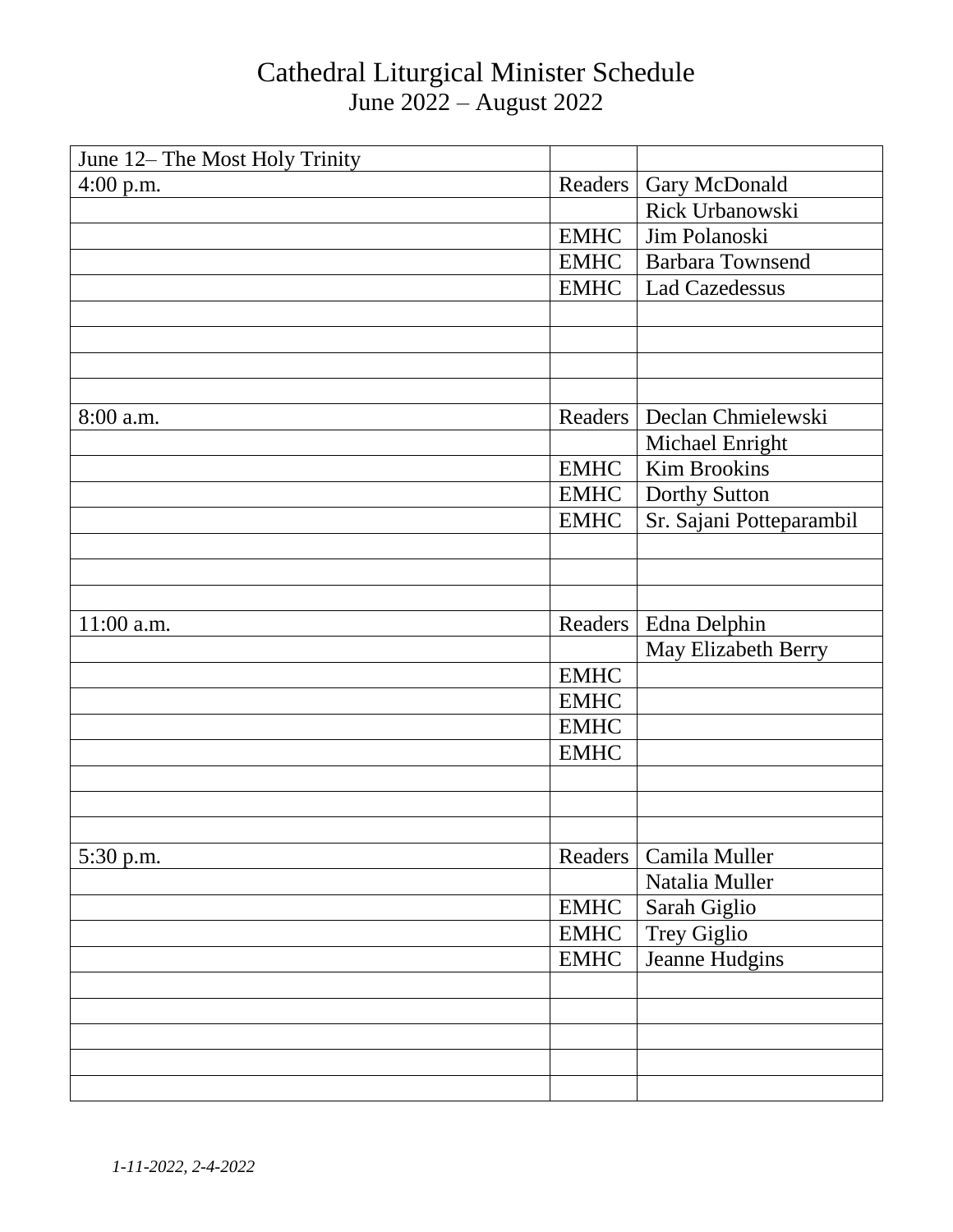| June 19 - The Most Holy Body and Blood of Christ (Corpus Christi) |             |                       |
|-------------------------------------------------------------------|-------------|-----------------------|
| $4:00$ p.m.                                                       | Readers     | Jim Polanosky         |
|                                                                   |             | Delia Barr            |
|                                                                   | <b>EMHC</b> | <b>Betty Darby</b>    |
|                                                                   | <b>EMHC</b> | Jeanne Hudgins        |
|                                                                   | <b>EMHC</b> | Jean McConnell        |
|                                                                   |             |                       |
|                                                                   |             |                       |
|                                                                   |             |                       |
| 8:00 a.m.                                                         | Readers     | <b>Edna Grimsley</b>  |
|                                                                   |             | Jay Manno             |
|                                                                   | <b>EMHC</b> | <b>Janet Brossett</b> |
|                                                                   | <b>EMHC</b> | Tamara Lamb           |
|                                                                   | <b>EMHC</b> | Guiseppe Brucia       |
|                                                                   |             |                       |
|                                                                   |             |                       |
|                                                                   |             |                       |
|                                                                   |             |                       |
| 11:00 a.m.                                                        | Readers     | <b>Nick Haynes</b>    |
|                                                                   |             | Diane Libro           |
|                                                                   | <b>EMHC</b> | Monica Haynes         |
|                                                                   | <b>EMHC</b> |                       |
|                                                                   | <b>EMHC</b> |                       |
|                                                                   | <b>EMHC</b> |                       |
|                                                                   |             |                       |
|                                                                   |             |                       |
|                                                                   |             |                       |
|                                                                   |             |                       |
|                                                                   |             |                       |
| 5:30 p.m.                                                         | Readers     | Maeve Chmielewski     |
|                                                                   |             | <b>Greg Laroux</b>    |
|                                                                   | <b>EMHC</b> | Lisa Marcalus         |
|                                                                   | <b>EMHC</b> | Daphne Goldsberry     |
|                                                                   | <b>EMHC</b> | Angel Camden          |
|                                                                   |             |                       |
|                                                                   |             |                       |
|                                                                   |             |                       |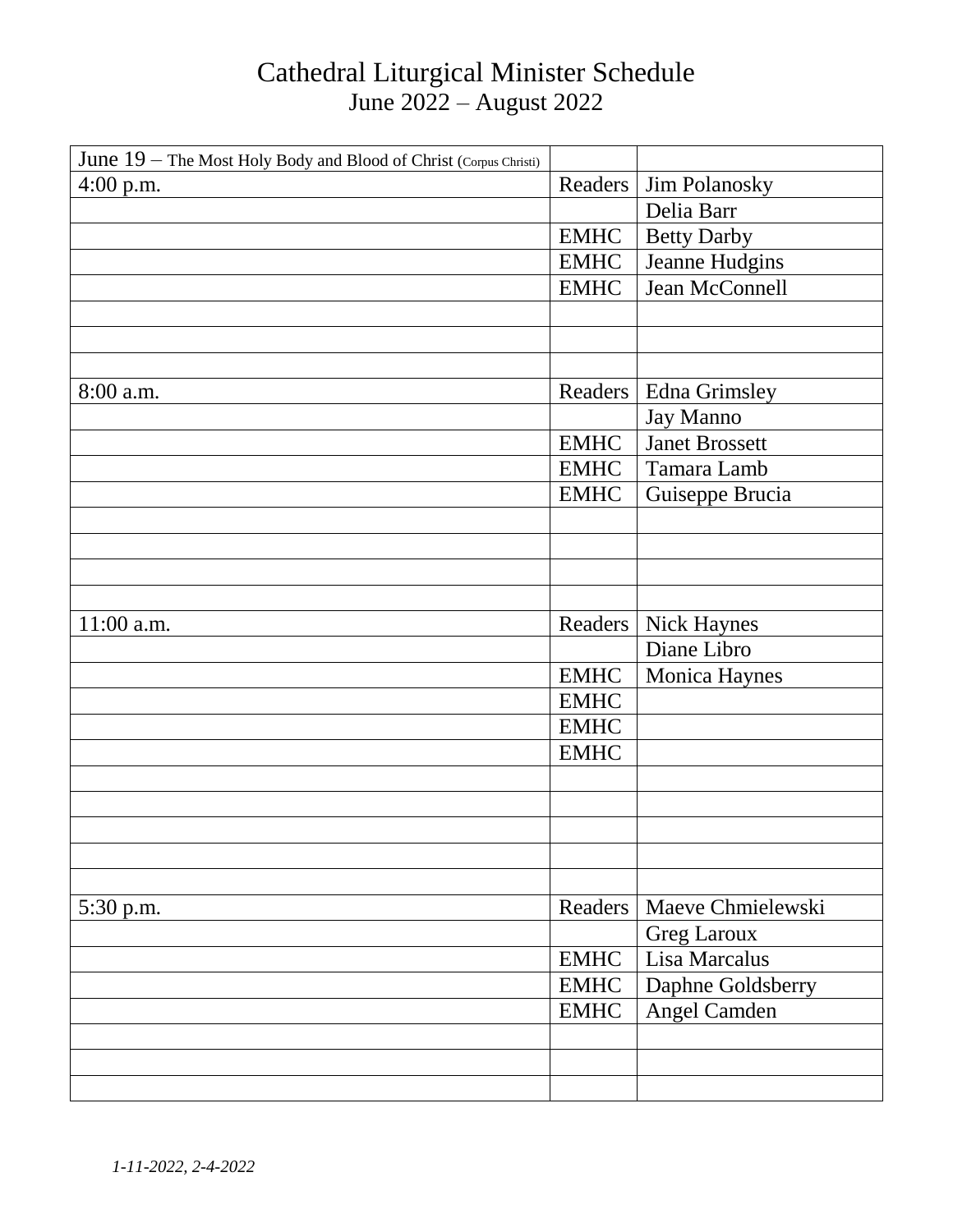| June 26 - 13th Sunday in Ordinary Time |             |                          |
|----------------------------------------|-------------|--------------------------|
| 4:00 p.m.                              | Readers     | Pat Joyner               |
|                                        |             | Delia Barr               |
|                                        | <b>EMHC</b> | Gary McDonald            |
|                                        | <b>EMHC</b> | Sherri Metoyer           |
|                                        | <b>EMHC</b> | <b>Jim Polanosky</b>     |
|                                        |             |                          |
|                                        |             |                          |
|                                        |             |                          |
| 8:00 a.m.                              | Readers     | Harry Leonard            |
|                                        |             | Laura Nugent             |
|                                        | <b>EMHC</b> | <b>Vincent Glorioso</b>  |
|                                        | <b>EMHC</b> | Sam Fulco                |
|                                        | <b>EMHC</b> | Michael Enright          |
|                                        |             |                          |
|                                        |             |                          |
|                                        |             |                          |
| 11:00 a.m.                             |             | Readers   Adrienne Wells |
|                                        |             | Jeff Yeager              |
|                                        | <b>EMHC</b> |                          |
|                                        | <b>EMHC</b> |                          |
|                                        | <b>EMHC</b> |                          |
|                                        | <b>EMHC</b> |                          |
|                                        |             |                          |
|                                        |             |                          |
|                                        |             |                          |
| 5:30 p.m.                              |             | Readers   Cris Walker    |
|                                        |             | Amy Vitacca              |
|                                        | <b>EMHC</b> | Sarah Giglio             |
|                                        | <b>EMHC</b> | Trey Giglio              |
|                                        | <b>EMHC</b> | Daphne Goldsberry        |
|                                        |             |                          |
|                                        |             |                          |
|                                        |             |                          |
|                                        |             |                          |
|                                        |             |                          |
|                                        |             |                          |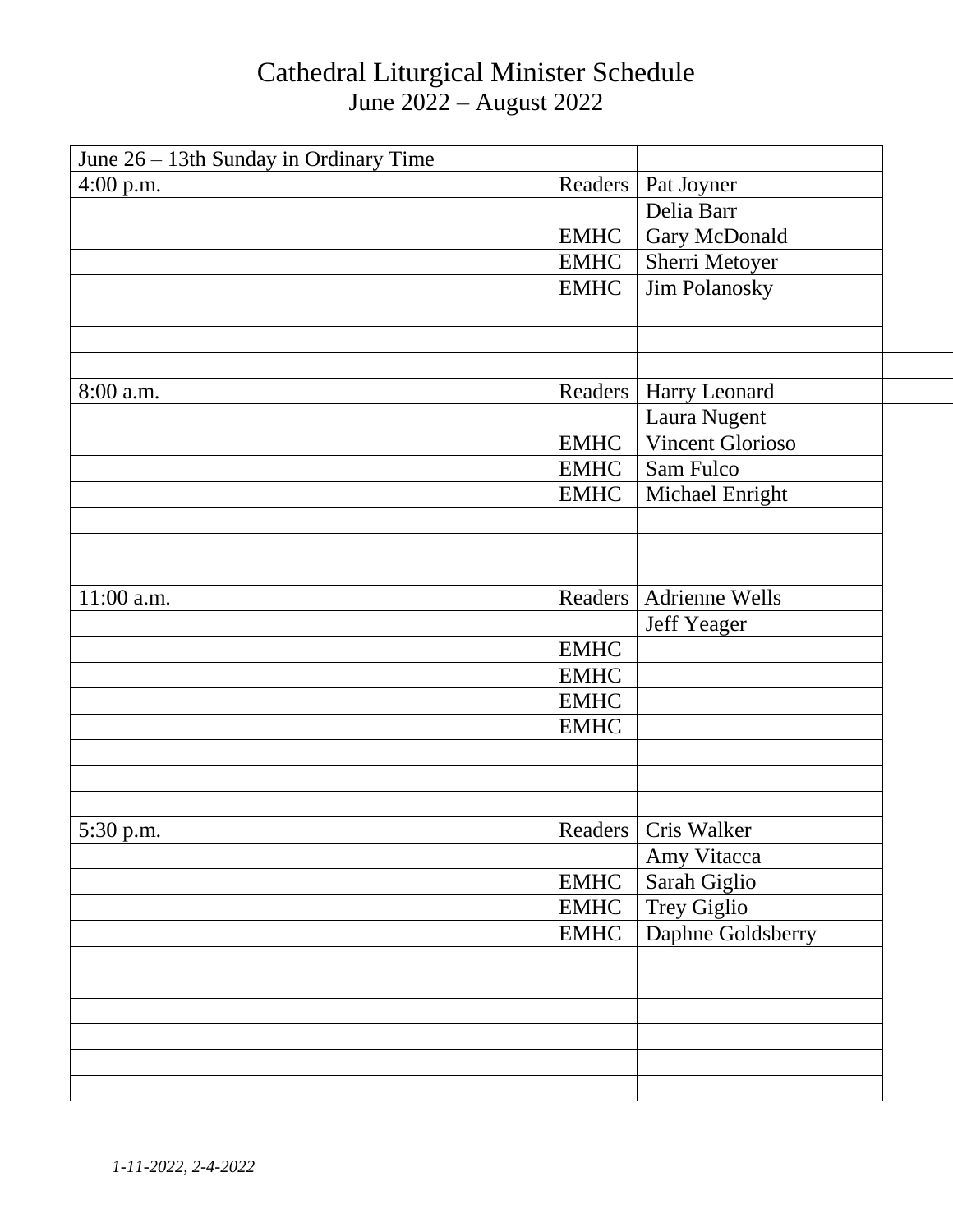| July 3 – 14th Sunday in Ordinary Time |             |                         |
|---------------------------------------|-------------|-------------------------|
| $4:00$ p.m.                           | Readers     | Rick Urbanowsi          |
|                                       |             | Gary McDonald           |
|                                       | <b>EMHC</b> | <b>Barbara Townsend</b> |
|                                       | <b>EMHC</b> | <b>Lad Cazedessus</b>   |
|                                       | <b>EMHC</b> | <b>Betty Darby</b>      |
|                                       |             |                         |
|                                       |             |                         |
|                                       |             |                         |
|                                       |             |                         |
| 8:00 a.m.                             | Readers     | Dorthy Sutton           |
|                                       |             | Sr. Sunitha Vattothu    |
|                                       | <b>EMHC</b> | <b>Janet Brossett</b>   |
|                                       | <b>EMHC</b> | Tamara Lamb             |
|                                       | <b>EMHC</b> | <b>Tad McClung</b>      |
|                                       |             |                         |
|                                       |             |                         |
|                                       |             |                         |
|                                       |             |                         |
|                                       |             |                         |
| 11:00 a.m.                            | Readers     | David Gaitan            |
|                                       |             | May Elizabeth Berry     |
|                                       | <b>EMHC</b> |                         |
|                                       | <b>EMHC</b> |                         |
|                                       | <b>EMHC</b> |                         |
|                                       | <b>EMHC</b> |                         |
|                                       |             |                         |
|                                       |             |                         |
|                                       |             |                         |
| 5:30 p.m.                             | Readers     | Camila Muller           |
|                                       |             | Natalia Muller          |
|                                       | <b>EMHC</b> | Angel Camden            |
|                                       | <b>EMHC</b> | Amy Vitacca             |
|                                       | <b>EMHC</b> | Lisa Marcalus           |
|                                       |             |                         |
|                                       |             |                         |
|                                       |             |                         |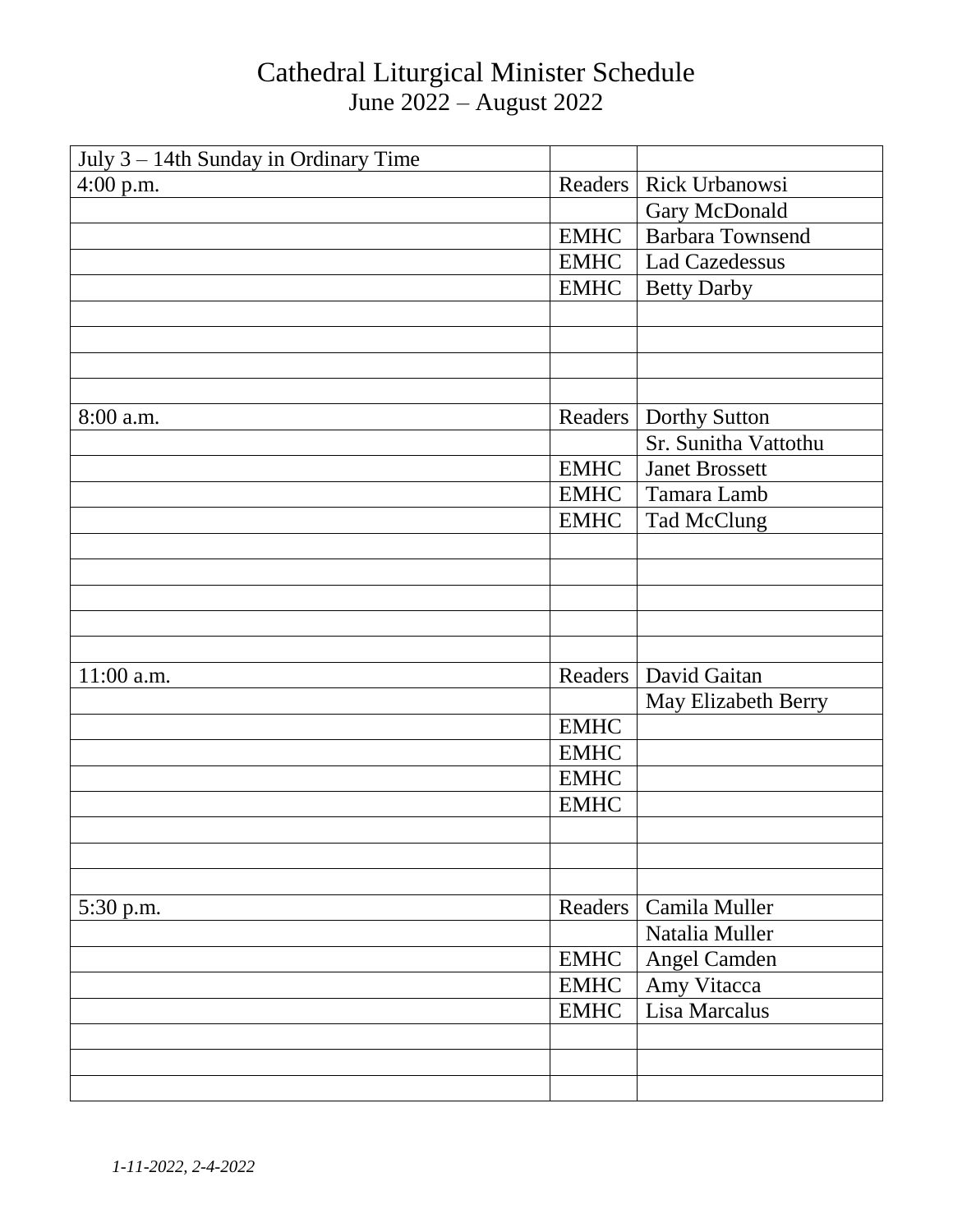| July 10 - 15th Sunday in Ordinary Time |             |                       |
|----------------------------------------|-------------|-----------------------|
| $4:00$ p.m.                            | Readers     | Jean McConnell        |
|                                        |             | Jim Polanosky         |
|                                        | <b>EMHC</b> | Jeanne Hudgins        |
|                                        | <b>EMHC</b> | <b>Lad Cazedessus</b> |
|                                        | <b>EMHC</b> | Gary McDonald         |
|                                        |             |                       |
|                                        |             |                       |
|                                        |             |                       |
|                                        |             |                       |
| 8:00 a.m.                              | Readers     | <b>Janet Brossett</b> |
|                                        |             | <b>Edna Grimsley</b>  |
|                                        | <b>EMHC</b> | <b>Kim Brookins</b>   |
|                                        | <b>EMHC</b> | Sara Wells            |
|                                        | <b>EMHC</b> | Dorthy Sutton         |
|                                        |             |                       |
|                                        |             |                       |
|                                        |             |                       |
| 11:00 a.m.                             | Readers     | <b>Nick Haynes</b>    |
|                                        |             | Edna Delphin          |
|                                        | <b>EMHC</b> | Michael Enright       |
|                                        | <b>EMHC</b> | Monica Haynes         |
|                                        | <b>EMHC</b> |                       |
|                                        | <b>EMHC</b> |                       |
|                                        |             |                       |
|                                        |             |                       |
|                                        |             |                       |
| 5:30 p.m.                              | Readers     | <b>Greg Laroux</b>    |
|                                        |             | Amy Vitacca           |
|                                        | <b>EMHC</b> | Sarah Giglio          |
|                                        | <b>EMHC</b> | Trey Giglio           |
|                                        | <b>EMHC</b> | Angel Camden          |
|                                        |             |                       |
|                                        |             |                       |
|                                        |             |                       |
|                                        |             |                       |
|                                        |             |                       |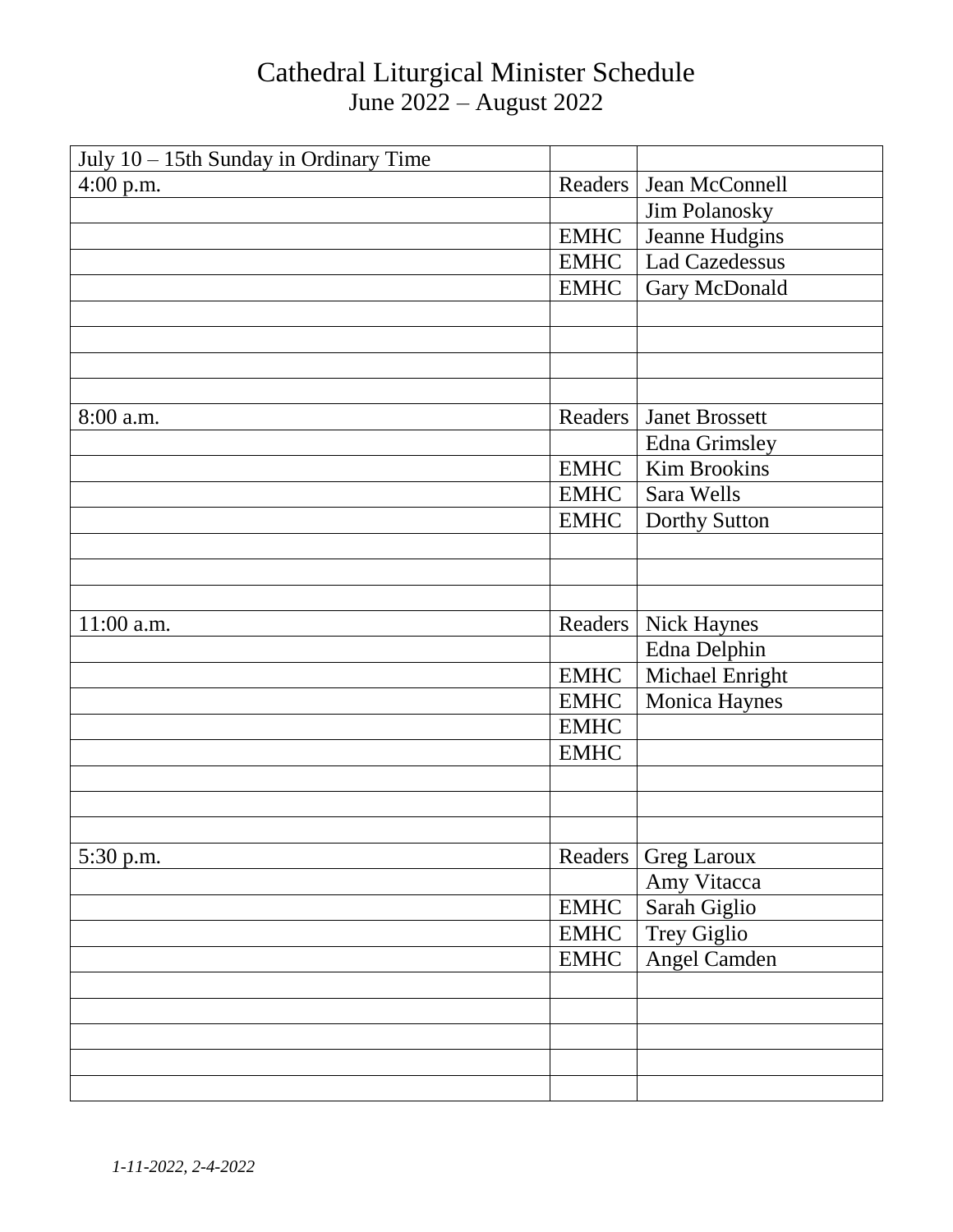| July 17 - 16th Sunday in Ordinary Time |             |                             |
|----------------------------------------|-------------|-----------------------------|
| $4:00 \text{ pm}$                      | Readers     | Gary McDonald               |
|                                        |             | Pat Joyner                  |
|                                        | <b>EMHC</b> | Sherri Metoyer              |
|                                        | <b>EMHC</b> | Jim Polanosky               |
|                                        | <b>EMHC</b> | <b>Barbara Townsend</b>     |
|                                        |             |                             |
|                                        |             |                             |
|                                        |             |                             |
| 8:00 a.m.                              | Readers     | Declan Chmielewski          |
|                                        |             | Harry Leonard               |
|                                        | <b>EMHC</b> | Sr. Sajani Potteparambil    |
|                                        | <b>EMHC</b> | Tad McClung                 |
|                                        | <b>EMHC</b> | <b>Vincent Glorioso</b>     |
|                                        |             |                             |
|                                        |             |                             |
|                                        |             |                             |
| 11:00 a.m.                             | Readers     | <b>Michael Enright</b>      |
|                                        |             | <b>Jeff Yeager</b>          |
|                                        | <b>EMHC</b> |                             |
|                                        | <b>EMHC</b> |                             |
|                                        | <b>EMHC</b> |                             |
|                                        | <b>EMHC</b> |                             |
|                                        |             |                             |
|                                        |             |                             |
|                                        |             |                             |
| 5:30 pm                                |             | Readers   Maeve Chmielewski |
|                                        |             | Cris Walker                 |
|                                        | <b>EMHC</b> | Angel Camden?               |
|                                        | <b>EMHC</b> | Jeanne Hudgins              |
|                                        | <b>EMHC</b> | Lisa Marcalus               |
|                                        |             |                             |
|                                        |             |                             |
|                                        |             |                             |
|                                        |             |                             |
|                                        |             |                             |
|                                        |             |                             |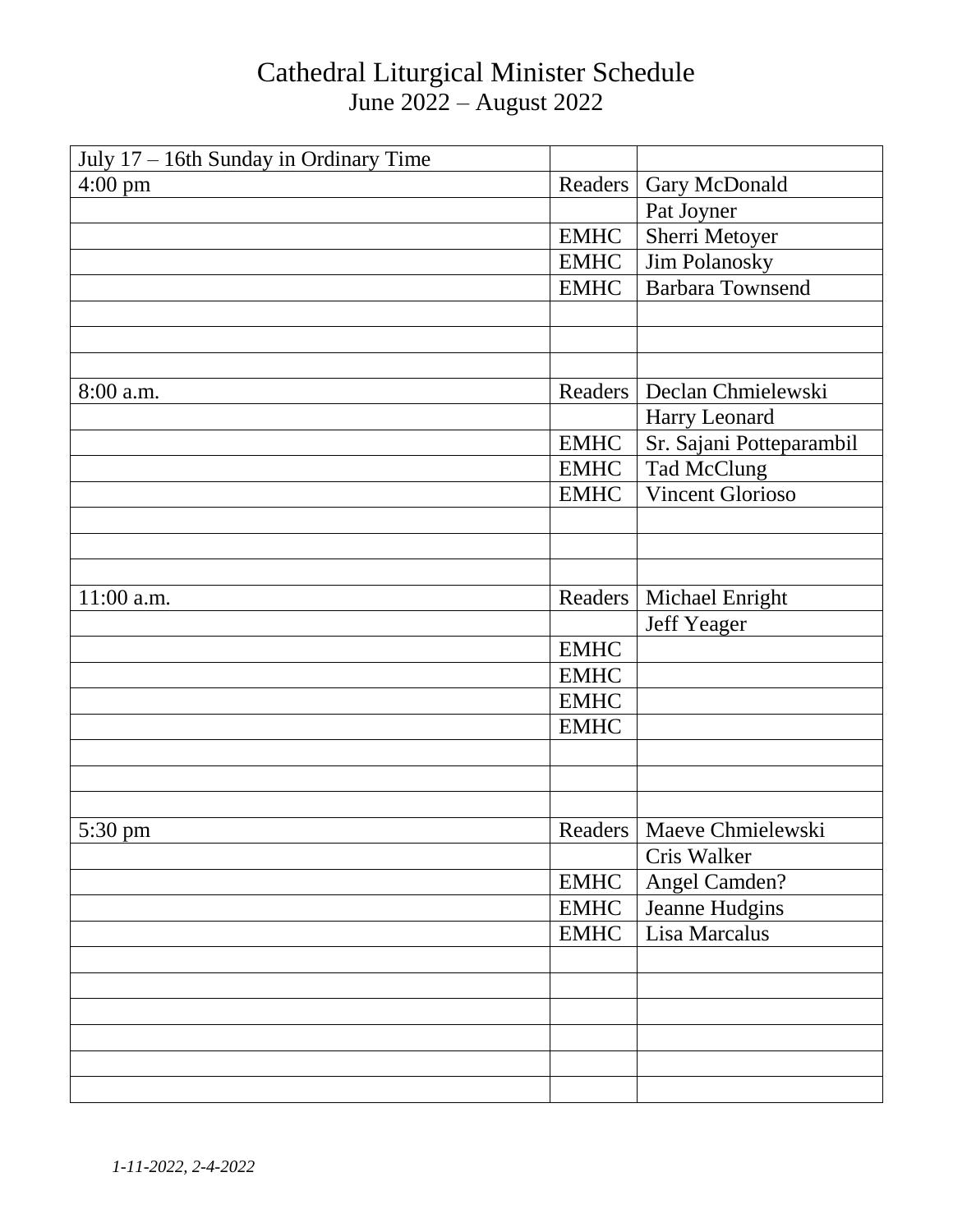| July 24 - 17th Sunday in Ordinary Time |             |                       |
|----------------------------------------|-------------|-----------------------|
| $4:00$ p.m.                            | Readers     | <b>Joey Ahmed</b>     |
|                                        |             | Rick Urbanowski       |
|                                        | <b>EMHC</b> | <b>Lad Cazedessus</b> |
|                                        | <b>EMHC</b> | <b>Betty Darby</b>    |
|                                        | <b>EMHC</b> | Jeanne Hudgins        |
|                                        |             |                       |
|                                        |             |                       |
|                                        |             |                       |
| 8:00 a.m.                              | Readers     | Laura Nugent          |
|                                        |             | Jay Manno             |
|                                        | <b>EMHC</b> | Giuseppe Brucia       |
|                                        | <b>EMHC</b> | <b>Janet Brossett</b> |
|                                        | <b>EMHC</b> | Sam Fulco             |
|                                        |             |                       |
|                                        |             |                       |
|                                        |             |                       |
|                                        |             |                       |
| 11:00 a.m.                             | Readers     | <b>Adrienne Wells</b> |
|                                        |             | Diane Libro           |
|                                        | <b>EMHC</b> |                       |
|                                        | <b>EMHC</b> |                       |
|                                        | <b>EMHC</b> |                       |
|                                        | <b>EMHC</b> |                       |
|                                        |             |                       |
|                                        |             |                       |
|                                        |             |                       |
|                                        |             |                       |
| 5:30 p.m.                              | Readers     | Camila Muller         |
|                                        |             | Natalia Muller        |
|                                        | <b>EMHC</b> | Sarah Giglio          |
|                                        | <b>EMHC</b> | Trey Giglio           |
|                                        | <b>EMHC</b> | Lisa Marcalus         |
|                                        |             |                       |
|                                        |             |                       |
|                                        |             |                       |
|                                        |             |                       |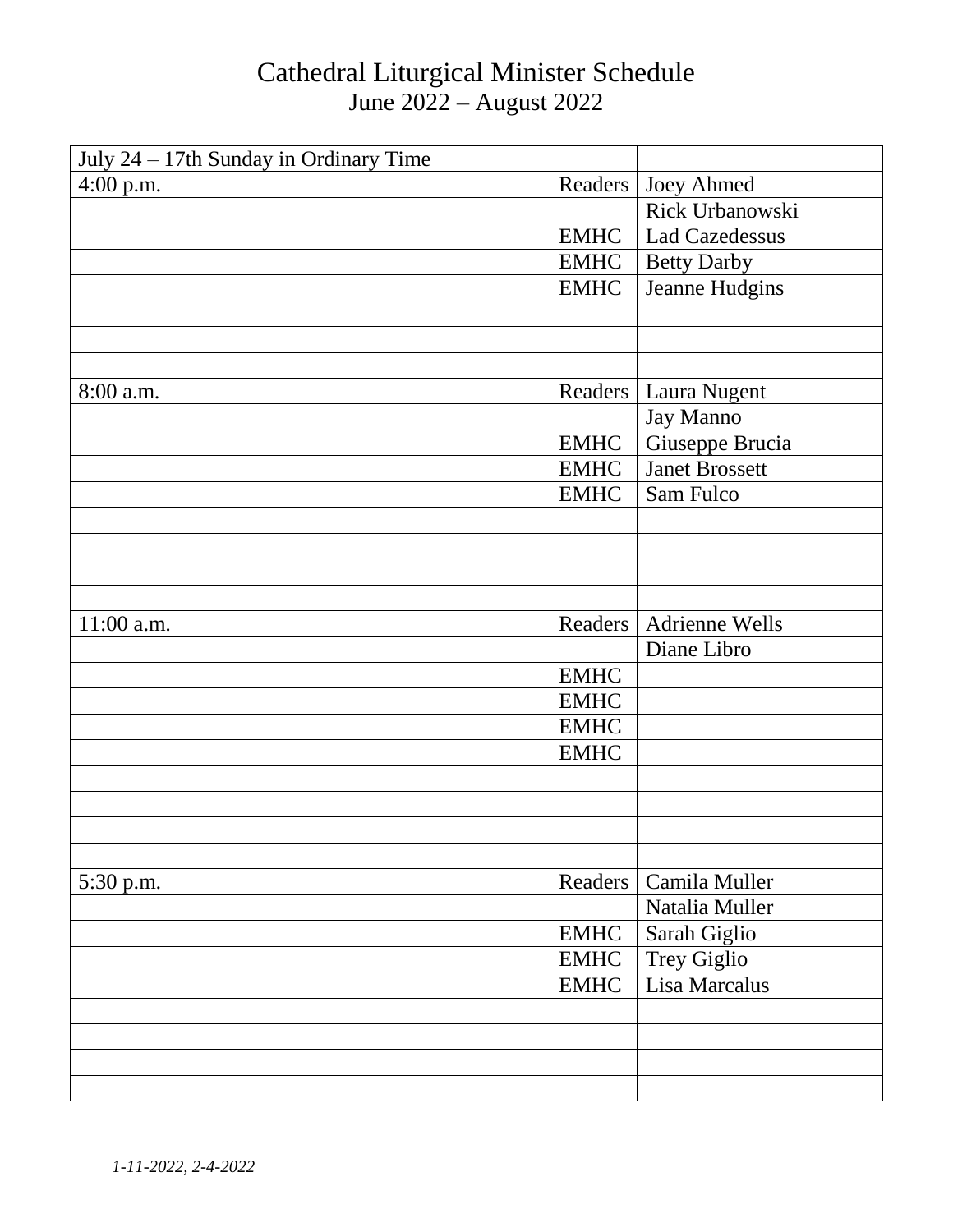| July 31 - 18th Sunday in Ordinary Time |             |                         |
|----------------------------------------|-------------|-------------------------|
| $4:00$ p.m.                            | Readers     | Delia Barr              |
|                                        |             | <b>Joey Ahmed</b>       |
|                                        | <b>EMHC</b> | Jean McConnell          |
|                                        | <b>EMHC</b> | Sherri Metoyer          |
|                                        | <b>EMHC</b> | Gary McDonald           |
|                                        |             |                         |
|                                        |             |                         |
|                                        |             |                         |
| 8:00 a.m.                              | Readers     | Sr. Sunitha Vattothu    |
|                                        |             | Dorthy Sutton           |
|                                        | <b>EMHC</b> | Michael Enright         |
|                                        | <b>EMHC</b> | <b>Vincent Glorioso</b> |
|                                        | <b>EMHC</b> | Sara Wells              |
|                                        |             |                         |
|                                        |             |                         |
|                                        |             |                         |
| 11:00 a.m.                             | Readers     | <b>Wendy Tannehill</b>  |
|                                        |             | May Elizabeth Berry     |
|                                        | <b>EMHC</b> |                         |
|                                        | <b>EMHC</b> |                         |
|                                        | <b>EMHC</b> |                         |
|                                        | <b>EMHC</b> |                         |
|                                        |             |                         |
|                                        |             |                         |
|                                        |             |                         |
| 5:30 p.m.                              |             | Readers   Amy Vitacca   |
|                                        |             | <b>Greg Laroux</b>      |
|                                        | <b>EMHC</b> | Amy Vitacca             |
|                                        | <b>EMHC</b> | Sarah Giglio            |
|                                        | <b>EMHC</b> | Trey Giglio             |
|                                        |             |                         |
|                                        |             |                         |
|                                        |             |                         |
|                                        |             |                         |
|                                        |             |                         |
|                                        |             |                         |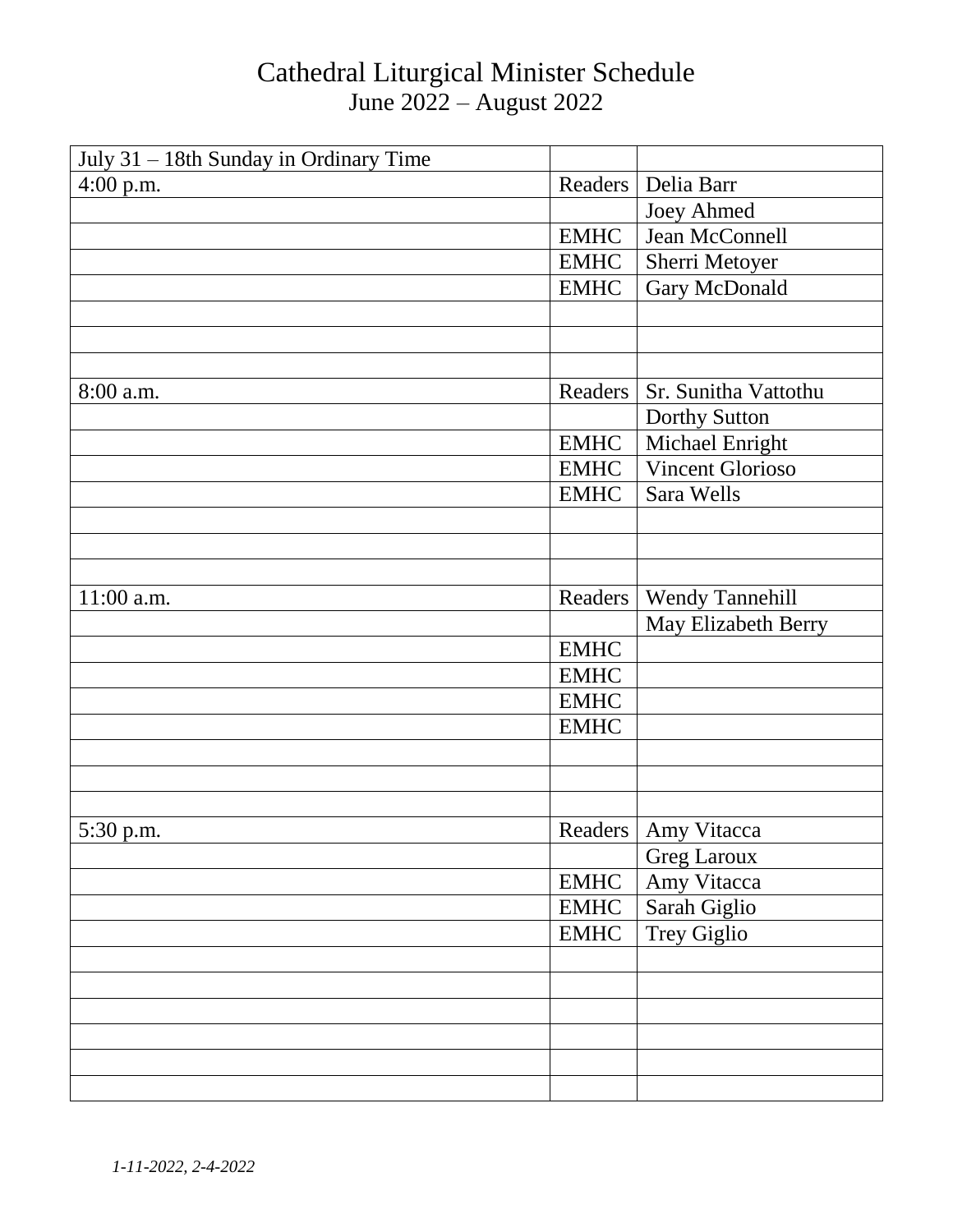| August 7 - 19th Sunday in Ordinary Time |             |                         |
|-----------------------------------------|-------------|-------------------------|
| 4:00 p.m.                               | Readers     | Pat Joyner              |
|                                         |             | Gary McDonald           |
|                                         | <b>EMHC</b> | <b>Lad Caedessus</b>    |
|                                         | <b>EMHC</b> | Jim Polanosky           |
|                                         | <b>EMHC</b> | <b>Barbara Townsend</b> |
|                                         |             |                         |
|                                         |             |                         |
|                                         |             |                         |
| 8:00 a.m.                               | Readers     | Carol Alford            |
|                                         |             | Edna Grimsley           |
|                                         | <b>EMHC</b> | Dorthy Sutton           |
|                                         | <b>EMHC</b> | Jennifer Boyter         |
|                                         | <b>EMHC</b> | Giuseppe Brucia         |
|                                         |             |                         |
|                                         |             |                         |
|                                         |             |                         |
| 11:00 a.m.                              | Readers     | Edna Delphin            |
|                                         |             | David Gaitan            |
|                                         | <b>EMHC</b> |                         |
|                                         | <b>EMHC</b> |                         |
|                                         | <b>EMHC</b> |                         |
|                                         | <b>EMHC</b> |                         |
|                                         |             |                         |
|                                         |             |                         |
|                                         |             |                         |
| 5:30 p.m.                               |             | Readers   Cris Walker   |
|                                         |             | Camila Muller           |
|                                         | <b>EMHC</b> | Amy Vitacca             |
|                                         | <b>EMHC</b> | Lisa Marcalus           |
|                                         | <b>EMHC</b> | Angel Camden            |
|                                         |             |                         |
|                                         |             |                         |
|                                         |             |                         |
|                                         |             |                         |
|                                         |             |                         |
|                                         |             |                         |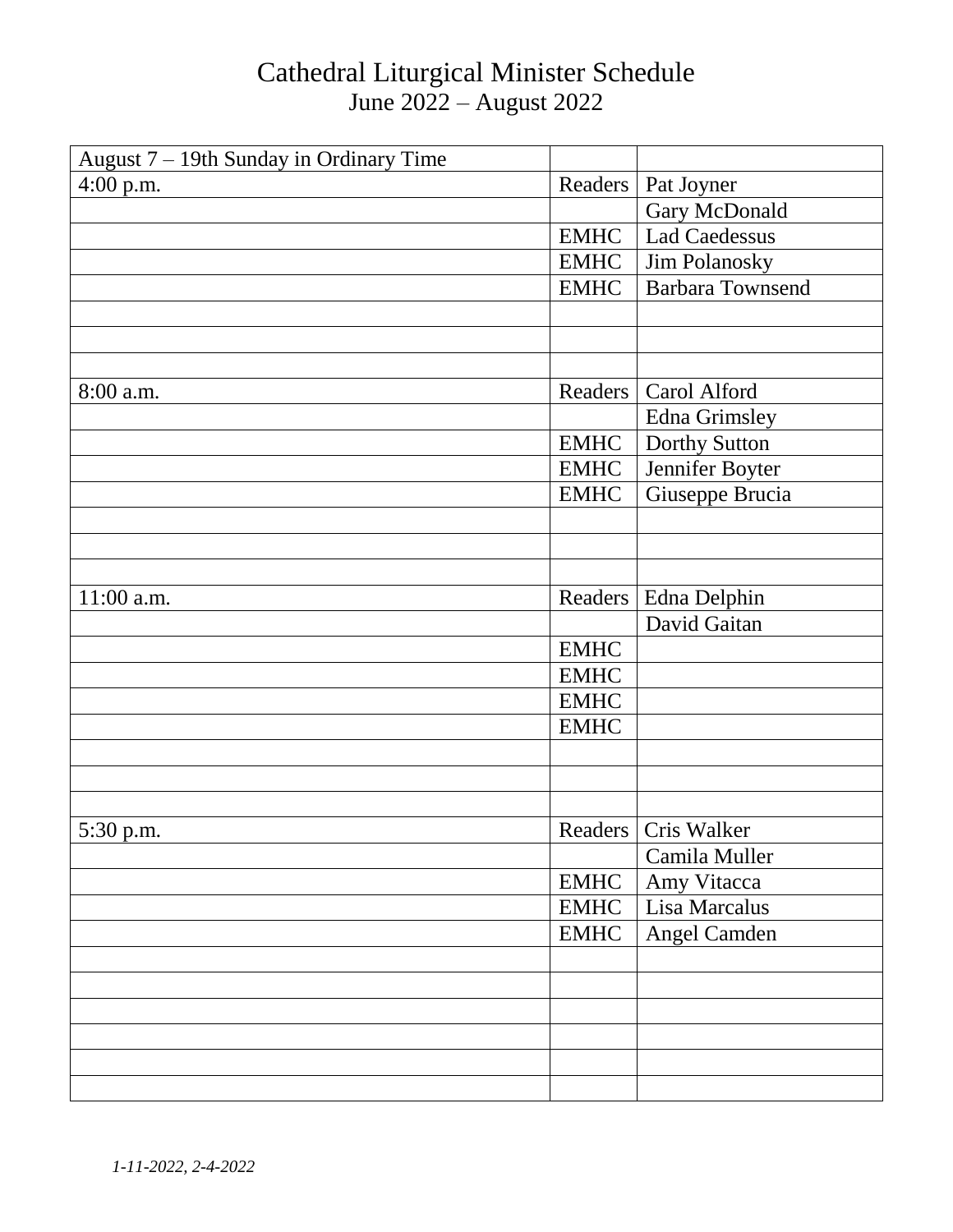| August 14 - 20th Sunday in Ordinary Time |             |                       |
|------------------------------------------|-------------|-----------------------|
| 4:00 p.m.                                | Readers     | Jean McConnell        |
|                                          |             | Delia Barr            |
|                                          | <b>EMHC</b> | <b>Betty Darby</b>    |
|                                          | <b>EMHC</b> | Jeanne Hudgins        |
|                                          | <b>EMHC</b> | Jean McConnell        |
|                                          |             |                       |
|                                          |             |                       |
|                                          |             |                       |
|                                          |             |                       |
| 8:00 a.m.                                | Readers     | <b>Janet Brossett</b> |
|                                          |             | Michael Enright       |
|                                          | <b>EMHC</b> | Tamara Lamb           |
|                                          | <b>EMHC</b> | <b>Tad McClung</b>    |
|                                          | <b>EMHC</b> | Sam Fulco             |
|                                          |             |                       |
|                                          |             |                       |
|                                          |             |                       |
| 11:00 a.m.                               | Readers     | Martha Fitzgerald     |
|                                          |             | <b>Nick Haynes</b>    |
|                                          | <b>EMHC</b> | Monica Haynes         |
|                                          | <b>EMHC</b> |                       |
|                                          | <b>EMHC</b> |                       |
|                                          | <b>EMHC</b> |                       |
|                                          |             |                       |
|                                          |             |                       |
|                                          |             |                       |
| 5:30 p.m.                                | Readers     | Natalia Muller        |
|                                          |             | Maeve Chmielewski     |
|                                          | <b>EMHC</b> | Sarah Giglio          |
|                                          | <b>EMHC</b> | Trey Giglio           |
|                                          | <b>EMHC</b> | Daphne Goldsberry     |
|                                          |             |                       |
|                                          |             |                       |
|                                          |             |                       |
|                                          |             |                       |
|                                          |             |                       |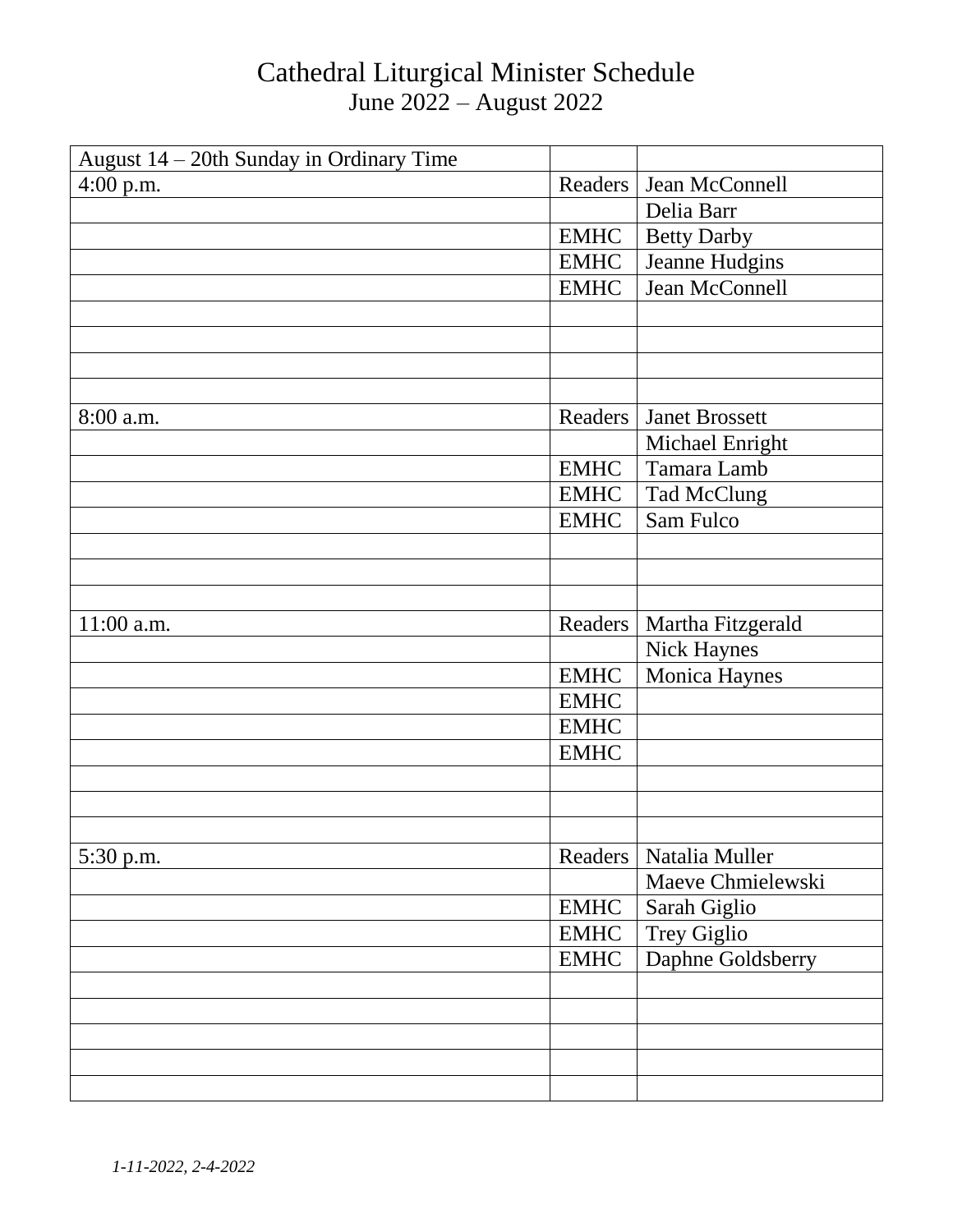| August $21 - 21$ st Sunday in Ordinary Time | Readers     | Rick Urbanowski       |
|---------------------------------------------|-------------|-----------------------|
| $4:00$ p.m.                                 |             | <b>Joey Ahmed</b>     |
|                                             | <b>EMHC</b> | Sherri Metoyer        |
|                                             | <b>EMHC</b> | Gary McDonald         |
|                                             | <b>EMHC</b> | Jim Polanosky         |
|                                             |             |                       |
|                                             |             |                       |
|                                             |             |                       |
|                                             |             |                       |
| 8:00 a.m.                                   | Readers     | <b>Edna Grimsley</b>  |
|                                             |             | Jay Manno             |
|                                             | <b>EMHC</b> | Giuseppe Brucia       |
|                                             | <b>EMHC</b> | Kim Brookins          |
|                                             | <b>EMHC</b> | <b>Janet Brossett</b> |
|                                             |             |                       |
|                                             |             |                       |
|                                             |             |                       |
| 11:00 a.m.                                  | Readers     | <b>Jeff Yeager</b>    |
|                                             |             | <b>Adrienne Wells</b> |
|                                             | <b>EMHC</b> |                       |
|                                             | <b>EMHC</b> |                       |
|                                             | <b>EMHC</b> |                       |
|                                             | <b>EMHC</b> |                       |
|                                             |             |                       |
|                                             |             |                       |
|                                             |             |                       |
|                                             |             |                       |
| 5:30 p.m.                                   | Readers     | <b>Greg Laroux</b>    |
|                                             |             | Maeve Chmielewski     |
|                                             | <b>EMHC</b> | Amy Vitacca           |
|                                             | <b>EMHC</b> | Lisa Marcalus         |
|                                             | <b>EMHC</b> | Jeanne Hudgins        |
|                                             |             |                       |
|                                             |             |                       |
|                                             |             |                       |
|                                             |             |                       |
|                                             |             |                       |